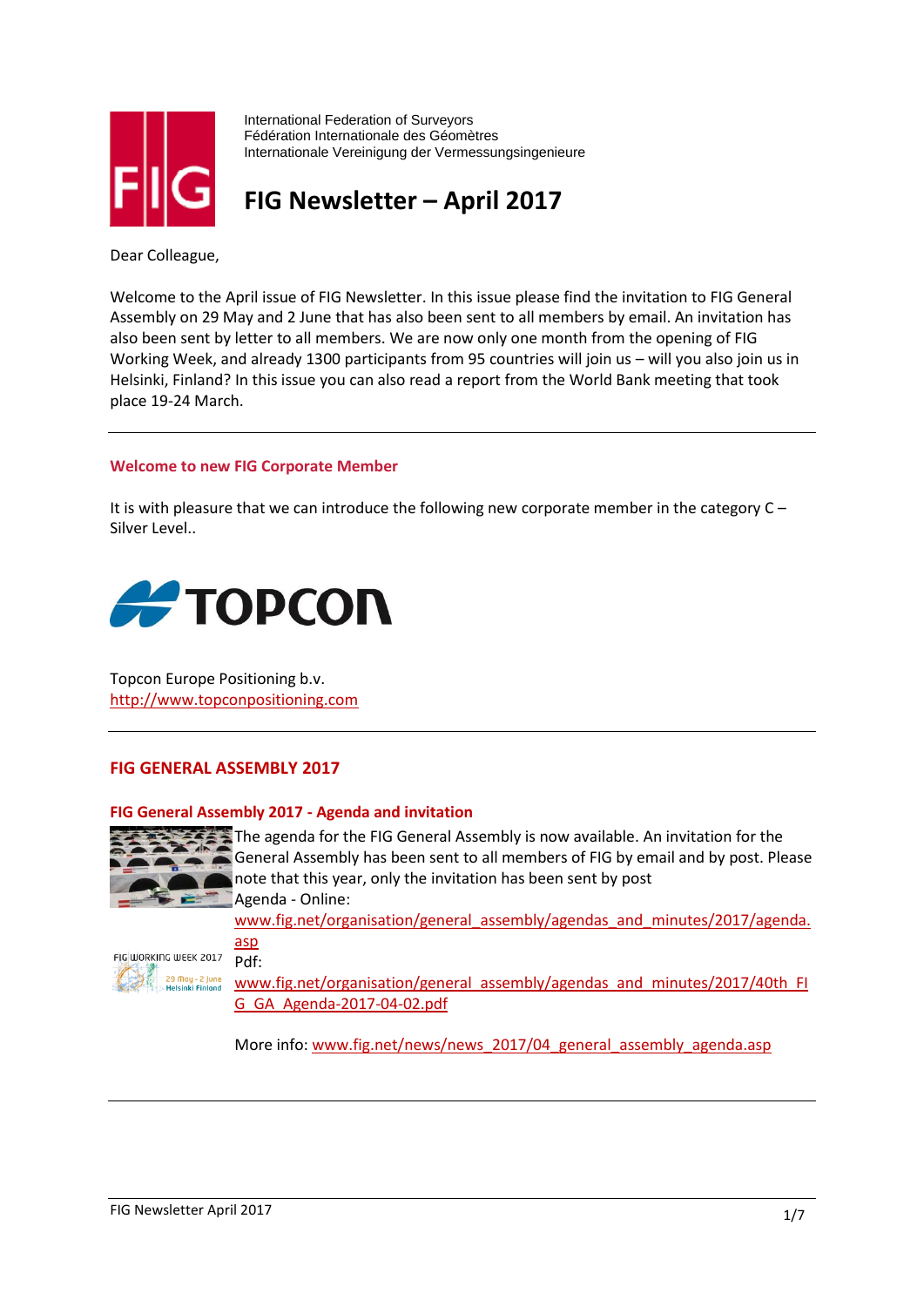# **Article of the Month – April 2017**

Each month on the FIG web site we publish a paper called the Article of the Month. This is a highlevel paper focusing on interesting topics to all surveyors. It can be picked up from a FIG conference or another event. The article in April 2017 is written by **John BROCK**, Australia: **HADRIAN'S WALL: Boundary Monument for the Northern Frontier of Roman Britannia!** 

This paper will be presented at the FIG Working Week 2017 in Helsinki, Finland, 29 May – 2 June. John Brock makes his own offering to the discussion table about what served as the main reasons for the erection of such a notable memorial to the time of the renowned civilization during the second century.

[http://www.fig.net/resources/monthly\\_articles/2017/brock\\_april\\_2017.asp](http://www.fig.net/resources/monthly_articles/2017/brock_april_2017.asp)

## **FIG WORKING WEEK 2017 – HELSINKI, FINLAND – SHALL WE MEET IN ONE MONTH**



**FIG** WORKING WEEK 2017 Surveying the world of tomorrow-From digitalisation to augmented reality May 29 - June 2 Helsinki Finland



Have you registered for FIG Working Week 2017 that will take place in Helsinki, Finland **29 May – 2 June 2017** at Messukeskus Expo and Convention Centre?



Messukeskus – the conference venue



## **Technical Programme**

The Working Week 2017 offers a variety of sessions within the many areas of surveying. The programme is packed with presentations, discussion sessions and inspirational sessions filled with both practical and theoretical knowledge and information that can be beneficial for you in your daily life when you return from the Working Week. Have a look at what is awaiting you:

[http://www.fig.net/fig2017/technical\\_program.htm](http://www.fig.net/fig2017/technical_program.htm)

## **Free Transportation Card**

With our partners City of Helsinki and Helsinki Region Transport we will offer free public transport cards to conference delegates, their partners, exhibitors and sponsors. The card is valid from Sunday (May 28) till Saturday (June 3) in the Helsinki Region i.e. the city of Helsinki, Espoo, Vantaa, Kauniainen. - Get your travel card at the on site registration together with your badge and bag. <http://www.fig.net/fig2017/transport.htm>

## **Get acquainted with Helsinki**

Check the map of Helsinki: **[www.fig.net/fig2017/map.htm](http://www.fig.net/fig2017/map.htm)** 

#### **Exhibition and sponsorship possibilities**

The exhibition is a unique opportunity for you to expose your brand and company to the 1300 registered participants for the Working Week coming from 95 countries. Be part of the lively exhibition. You can also be visible through the various sponsorship possibilities. Sponsorship opportunities:<http://fig.net/fig2017/sponsorships.htm>

FIG Newsletter April 2017 2/7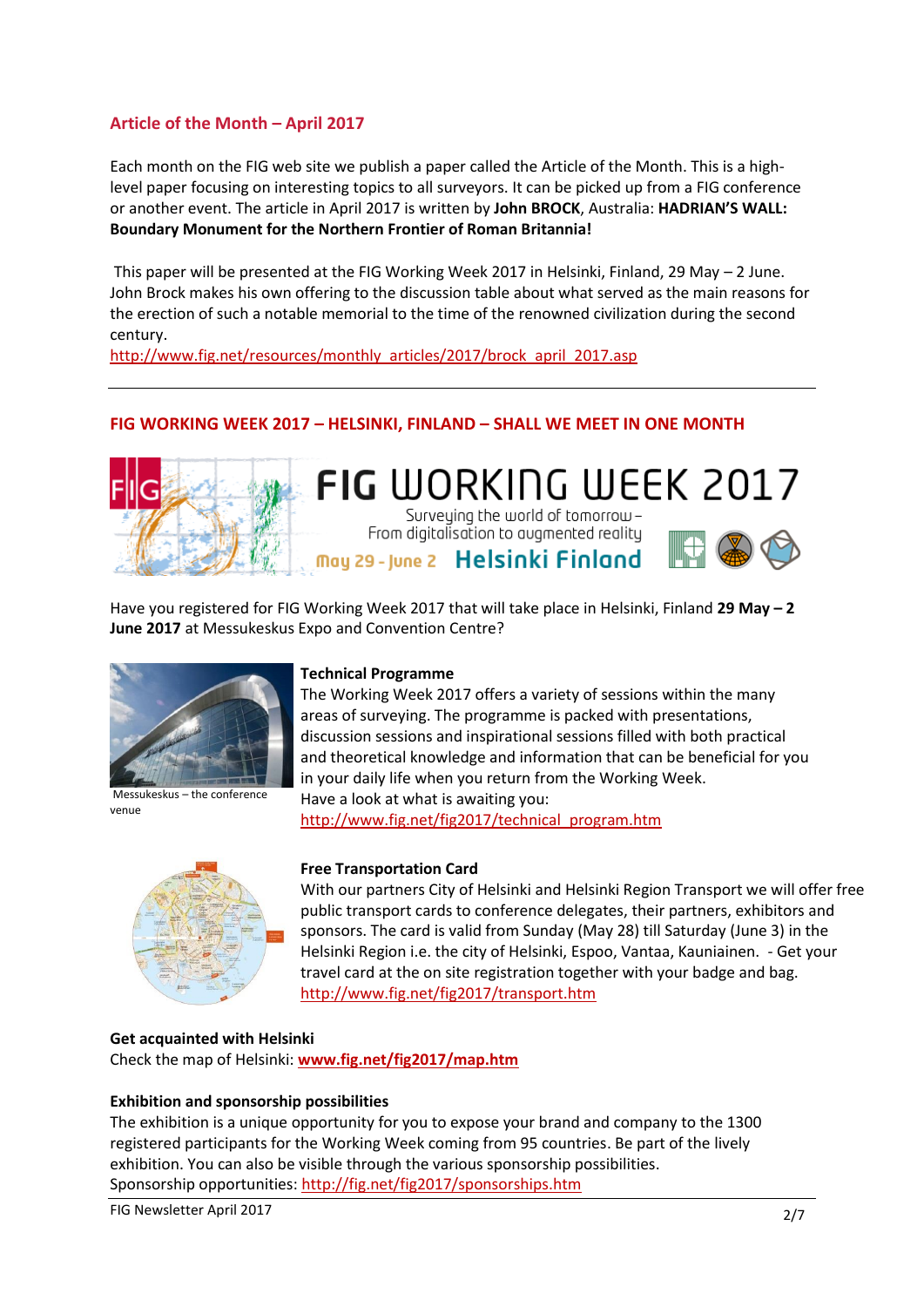## Exhibition:<http://fig.net/fig2017/exhibition.htm>

## **Dinners – your networking opportunity**

The technical programme of the Working Week is of course the most important part of the Working Week. However, do not miss the social activities and networking opportunities. This is also important!

At the **Finnish Evening** a buffet dinner consisting of Finnish specialities is served accompanied by modern Finnish entertainment.

The **Gala Dinner** will be held in one of the most famous buildings in Finland and the venue of the 1990 FIG Congress, the Finlandia Hall. It is a masterpiece of Finnish architect, created by the worldrenowned Finnish architect, Alvar Aalto. A splendid three-course meal will be served.

Although you have already registered, you can still **add tours and dinners to your registration**. Check the link in your confirmation letter.

When you register for the Working Week you can also include tours and dinners. To register: <http://www.fig.net/fig2017/registration.htm>

#### **Sub-events**

On Sunday 28 May conference days you have the opportunity to choose between three different pre-events:

**BIM for Surveyors:** <http://www.fig.net/fig2017/bim.htm> **History Symposium – Surveyors of the North:** <http://www.fig.net/fig2017/history.htm> **FIG Young Surveyors European Meeting:** <http://www.fig.net/fig2017/youngsurveyors.htm>

#### **Do not miss…**

The special **Charity Run**[: http://www.fig.net/fig2017/charityrun.htm](http://www.fig.net/fig2017/charityrun.htm) as well as the technical and social tours.

The conference web site is updated regularly [www.fig.net/fig2017](http://www.fig.net/fig2017)

#### **We thank our sponsors and partners:**

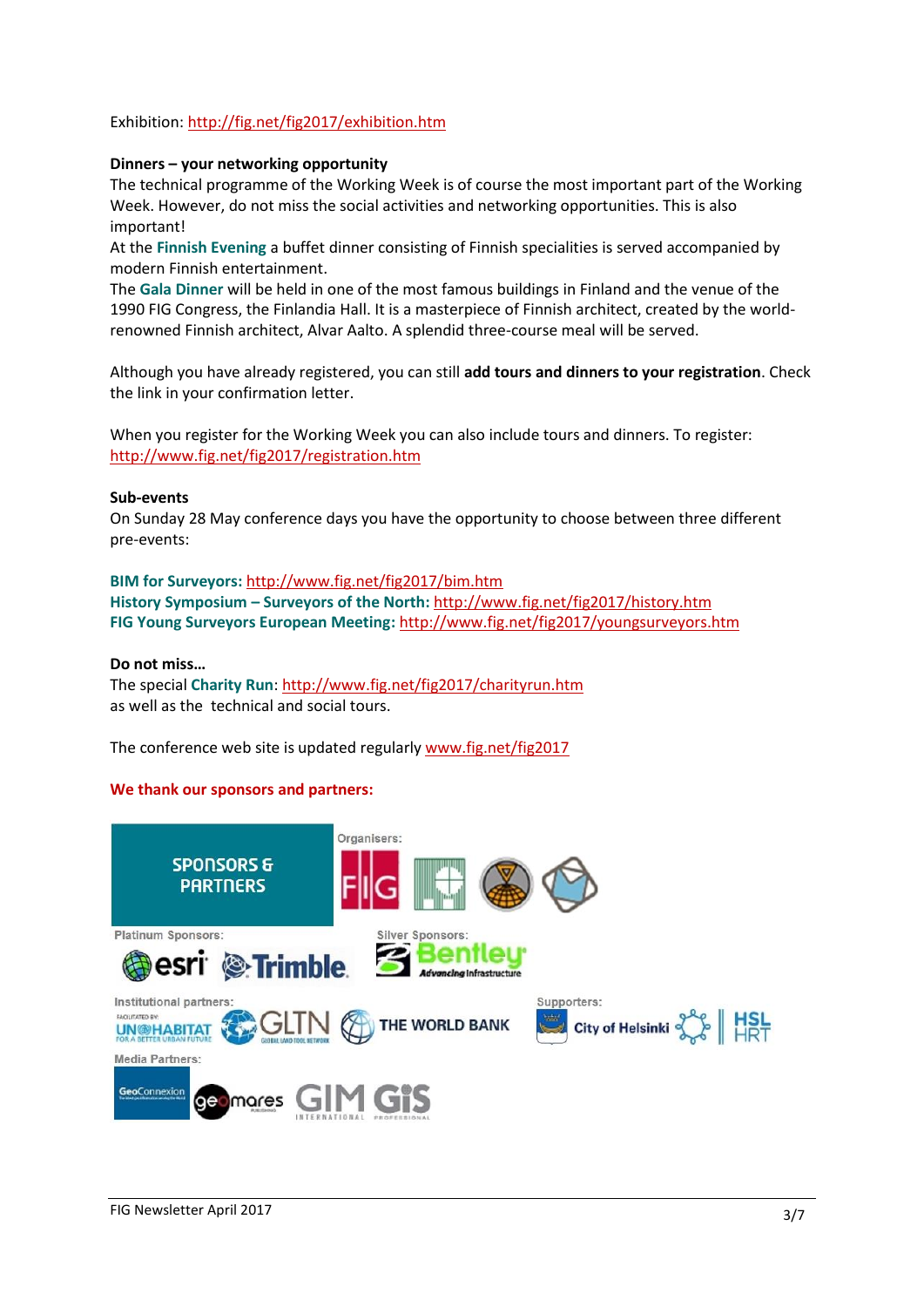## **NEWS**

#### **World Bank Land conference: Responsible Land governance, Towards an Evidence Based Approach**



President Chryssy Potsiou and Vice President Diane Dumashie attended the World Bank lands conference with a busy schedule of meetings with key stakeholders, FIG members and also sharing time and deliberations with FIG commission chairs from Commissions 8 and 9. [www.fig.net/news/news\\_2017/04\\_world\\_bank\\_conference.asp](http://www.fig.net/news/news_2017/04_world_bank_conference.asp)

#### **PUBLICATIONS**

**FIG Publication on STDM now available in 4 languages – English, French, Arabic and Japanese**



[http://www.fig.net/news/news\\_2017/04\\_pub52\\_4languages.asp](http://www.fig.net/news/news_2017/04_pub52_4languages.asp)

#### **SURVEYS - GIVE US YOUR INPUT…**

#### **Attention Women in Surveying and Spatial!**

The International Federation of Surveying Working Group 1 are gathering data about the participation of women in the surveying industry. We are asking the question : 'Are women underrepresented in the surveying industry? '

As a woman working in the area of Surveying or Spatial please contribute to our study by completing this short survey. There are 24 questions and the survey will only take 5 minutes to complete. [https://www.surveymonkey.com/r/FIG\\_Women\\_in\\_surveying](https://www.surveymonkey.com/r/FIG_Women_in_surveying)

#### **EVENTS**

#### **6-8 May 2017, Cairo, Egypt**

10th Mobile Mapping Technology Conference (MMT'2017) Web site:<http://www.mmt2017.aast.edu/>

**29 May -2 June 2017, Helsinki, Finland**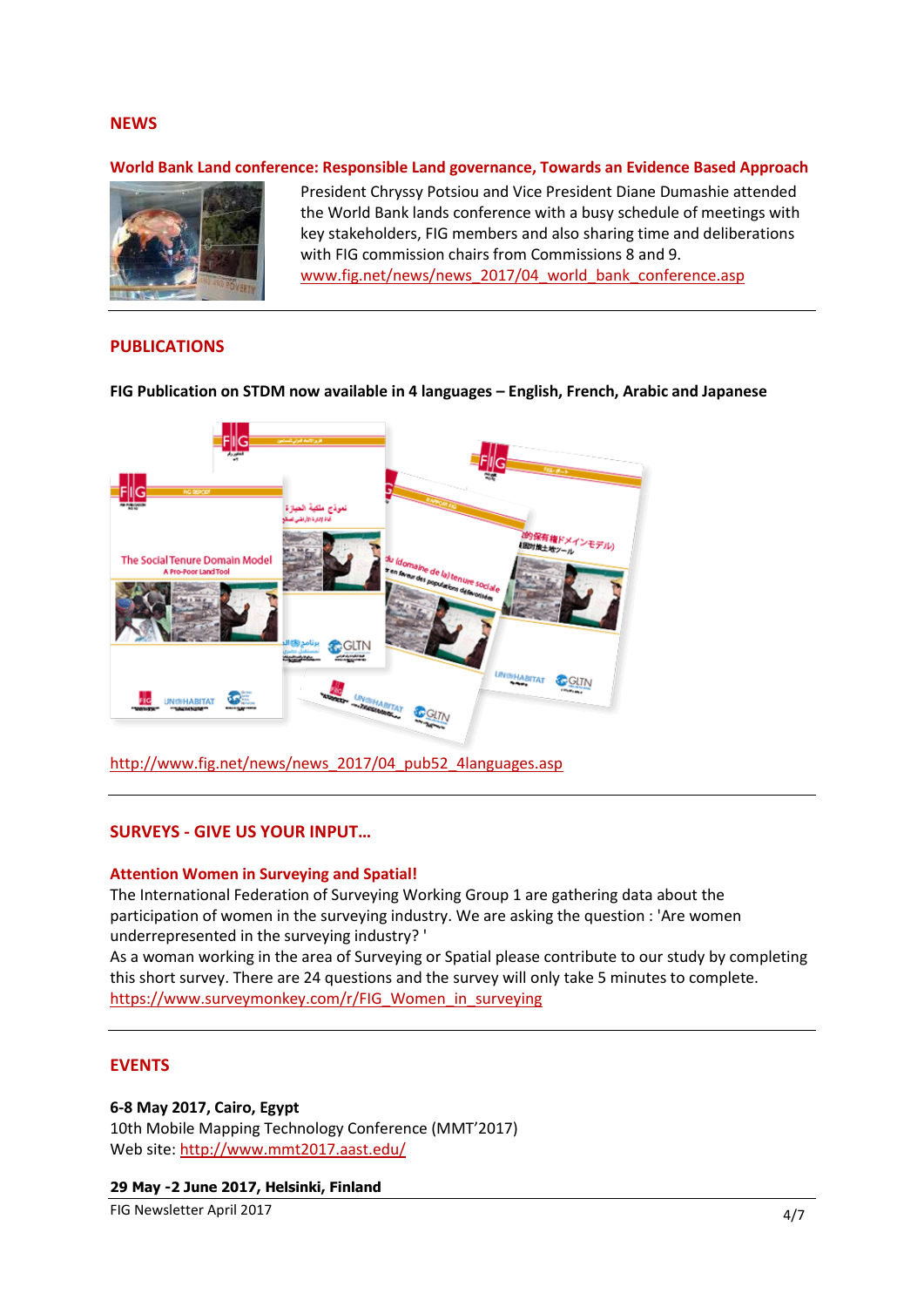

## *FIG Working Week and General Assembly.*  Web site: [www.fig.net/fig2017](http://www.fig.net/fig2017)

## **8-9 June 2017,Skopje, Macedonia, FYR**

10 th Regional Conference on Cadastre and SDI, Organised by Agency for Real Estate Cadastre, Macedonia, FYR.

## **8-11 July 2017, San Diego, CA, USA**

ESRI 2017 Imaging & Mapping Forum - Empowering 3D GIS with Remtely Sensed Content. Web site: <http://www.esri.com/events/imaging-and-mapping/>

## **10-14 July 2017, San Diego, CA, USA**

ESRI User Conference 2017 Web site:<http://www.esri.com/events/user-conference>

## **29-30 July 2017, Kobe, Japan**

*Technical Seminar on Reference Frame* Organised by FIG Commission 5 in cooperation with Japan Federation of Surveyors, IAG, UN-GGIM-AP and ICG Web site: **<http://www.fig.net/organisation/comm/5/index.asp>**

## **10-11 August 2017, Dar es Salaam, Tanzania**

Sustainable Development Goals: a time for innovations and investment in land administration and management organised by The Institution of Surveyors of Tanzania (IST), The Tanzanian Institution of Valuers & Estate Surveyors (TIVEA) in collaboration with The Commonwealth Association of Surveying & Land Economy (CASLE) http://www.fig.net/events/2017/2017 CASLE Conference Tanzania.pdf

#### **14-16 September 2017, Bucharest, Romania**

GeoPreVi 2017. Scientific event of the Faculty of Geodesy - Technical University of Civil Engineering Bucharest organised this year in partnership with Romanian Surveyors Union, Romanian Association of Private Surveyors, FIG Comissions 7, 8 and 9 and National Agency for Cadastre and Land Registration.

Web site: [www.geoprevi.ro](http://www.geoprevi.ro/)

## **26-28 September 2017, Berlin, Germany**

*InterGeo* Organised by DVW Web site: **<http://www.intergeo.de/>**

#### **5-6 October 2017, Hanoi, Vietnam**

International Conference on Geo-Spatial Technologies and Earth Resources GETR-2017, organised by Hanoi University of Mining and Geology (HUMG) and VGCR (co-organiser of FIG Working Week 2019).

Web site: <http://ism2017.humg.edu.vn/>

#### **18-20 October 2017, Lisbon, Portugal**

Ingeo 2017. Organised by the Department of Survyeing STU Bratislava (Slovakia) and LNEC Lisbon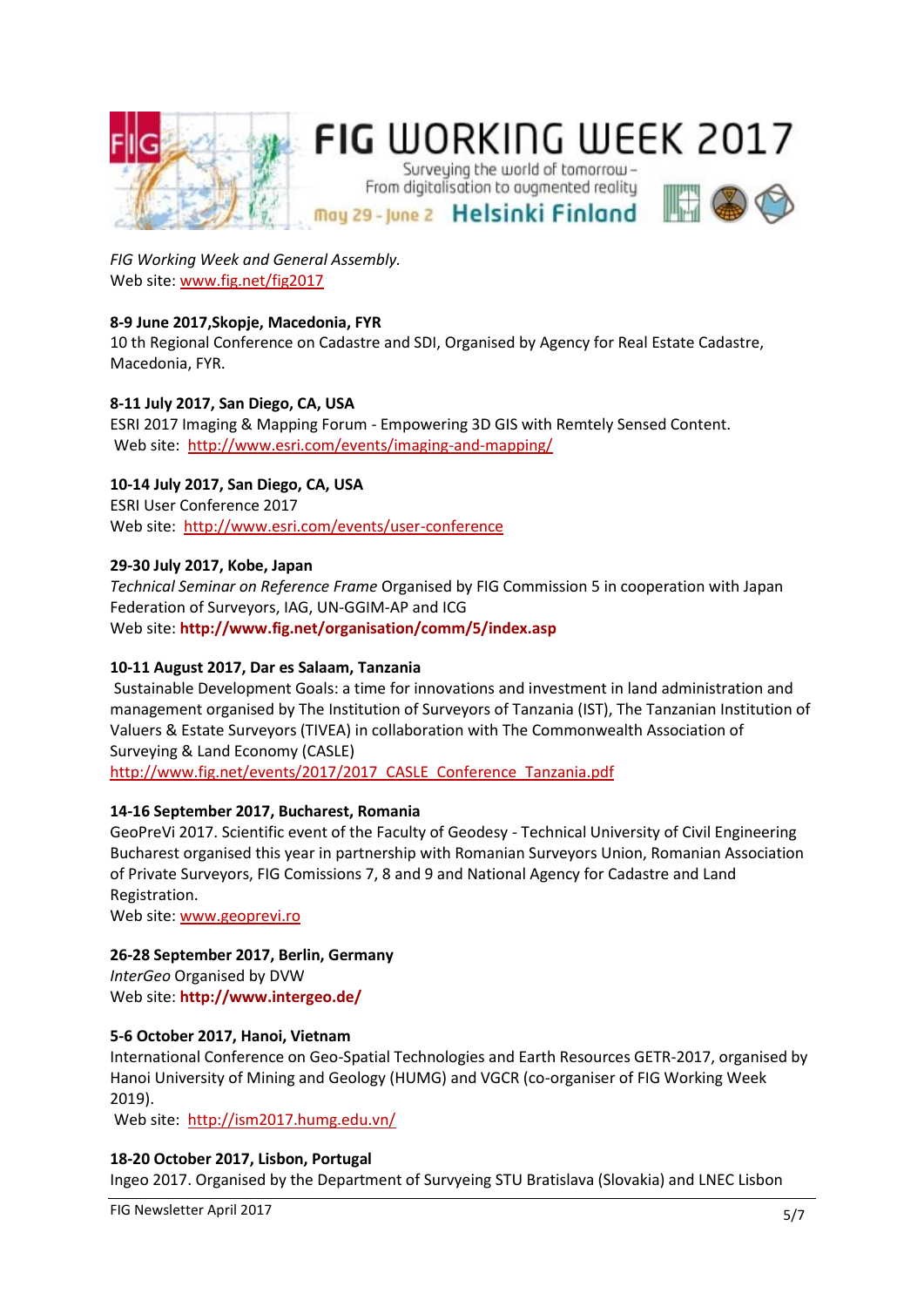# **FIG on Social Media**



Remember that you can follow FIG on the social media. If you have not already joined, join us today: Facebook:<https://www.facebook.com/#!/internationalfederationofsurveyors> Twitter: [https://twitter.com/FIG\\_NEWS](https://twitter.com/FIG_NEWS) LinkedIn: [http://www.linkedin.com/groups?gid=2669121&trk=myg\\_ugrp\\_ovr](http://www.linkedin.com/groups?gid=2669121&trk=myg_ugrp_ovr) 

## **Subscribe to the FIG Newsletter**

The monthly Newsletter is mailed to all members, commission delegates and all interested partners. FIG offers the Newsletter to all members of member associations and other interested in FIG. If you don't already get your copy you can order it now at: [www.fig.net](http://www.fig.net/pub/subscriptions/getnewsletter.htm) If you want to cancel your subscription please send an email to the FIG office, email: [FIG@fig.net.](mailto:FIG@fig.net)

FIG Newsletter brings you latest information about FIG and its activities. The information referred here is in full length available on the FIG web site. Thus the Newsletter is produced to inform you what has happened recently and what interesting things are going to take place in the near future. The FIG Newsletter is circulated monthly or bi-monthly by e-mail. The referred articles are in English and written in a way that you are able to extract them to your national newsletters or circulate to your members and networks.

Kind regards,

#### **Ms. Louise Friis-Hansen**  Director



International Federation of Surveyors Fédération Internationale des Géomètres Internationale Vereiningung der Vermessungsingenieure

International Federation of Surveyors Kalvebod Brygge 31-33 DK-1780 Copenhagen V Tel. + 45 3886 1081 Direct: + 45 9391 0810 [louise.friis-hansen@fig.net](mailto:louise.friis-hansen@fig.net)  [www.fig.net](http://www.fig.net/)

#### FIG WORKING WEEK 2017





**FIG Congress 2018, 6-11 May 2018, Istanbul, Turkey** Web site[: www.fig.net/fig2018](http://www.fig.net/fig2018)

Subscribe monthly FIG e-Newsletter at: [www.fig.net/pub/subscriptions/getnewsletter.htm](http://www.fig.net/pub/subscriptions/getnewsletter.htm) Join FIG at LinkedIn:<http://www.linkedin.com/groups?gid=2669121&trk=group-name>